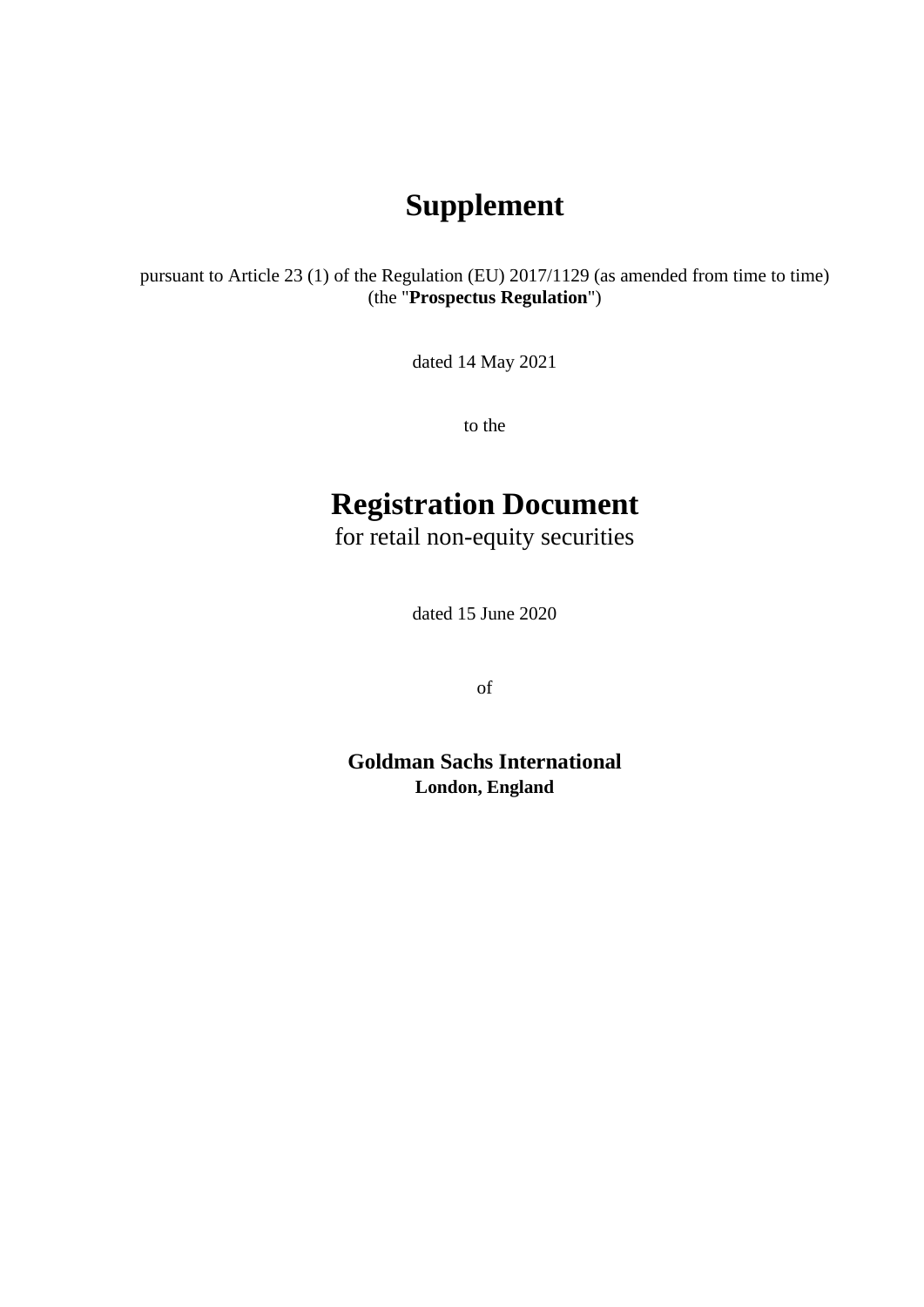The significant new factor resulting in this supplement (the "**Supplement**") is the publication of the Unaudited Quarterly Financial Information of Goldman Sachs International for the first fiscal quarter ended 31 March 2021 ("**GSI First Quarter Financial Information 2021**") on 7 May 2021.

Due to this Supplement the information contained in the Registration Document (in the form as lastly supplemented) shall be supplemented as follows:

*1. In the Registration Document the second paragraph under "V. Trend information" of section "C. Goldman Sachs International" on page 31 shall be replaced as follows:* 

"Since the end of the last financial period for which financial information has been published (31 March 2021), there has been no significant change in the financial performance of GSI."

*2. In the Registration Document after subsection "2. Historical financial information for the financial year 2019" under "VII. Financial information concerning GSI's assets and liabilities, financial position and profit and losses" of section "C. Goldman Sachs International" on page 33 the following paragraph shall be added:*

#### "**3. Unaudited interim financial information for the period ended 31 March 2021**

The Unaudited Quarterly Financial Information of GSI for the period ended 31 March 2021 ("**GSI First Quarter Financial Information 2021**") are incorporated by reference pursuant to Article 19 of the Prospectus Regulation (detailed information about the pages in the financial statements can be found in section "X. Information incorporated by reference")."

*3. In the Registration Document subsections "3. Auditing of historical financial information", "4. Legal and arbitration proceedings" and "5. Significant change in GSI's financial position" under "VII. Financial information concerning GSI's assets and liabilities, financial position and profit and losses" of section "C. Goldman Sachs International" on pages 33 et seq. shall be replaced as follows:*

#### "**4. Auditing of historical financial information**

PricewaterhouseCoopers LLP audited (i) GSI's Financial Statements 2020 and (ii) GSI's Financial Statements 2019 and issued in each case an unqualified audit report.

GSI First Quarter Financial Information 2021 have not been audited.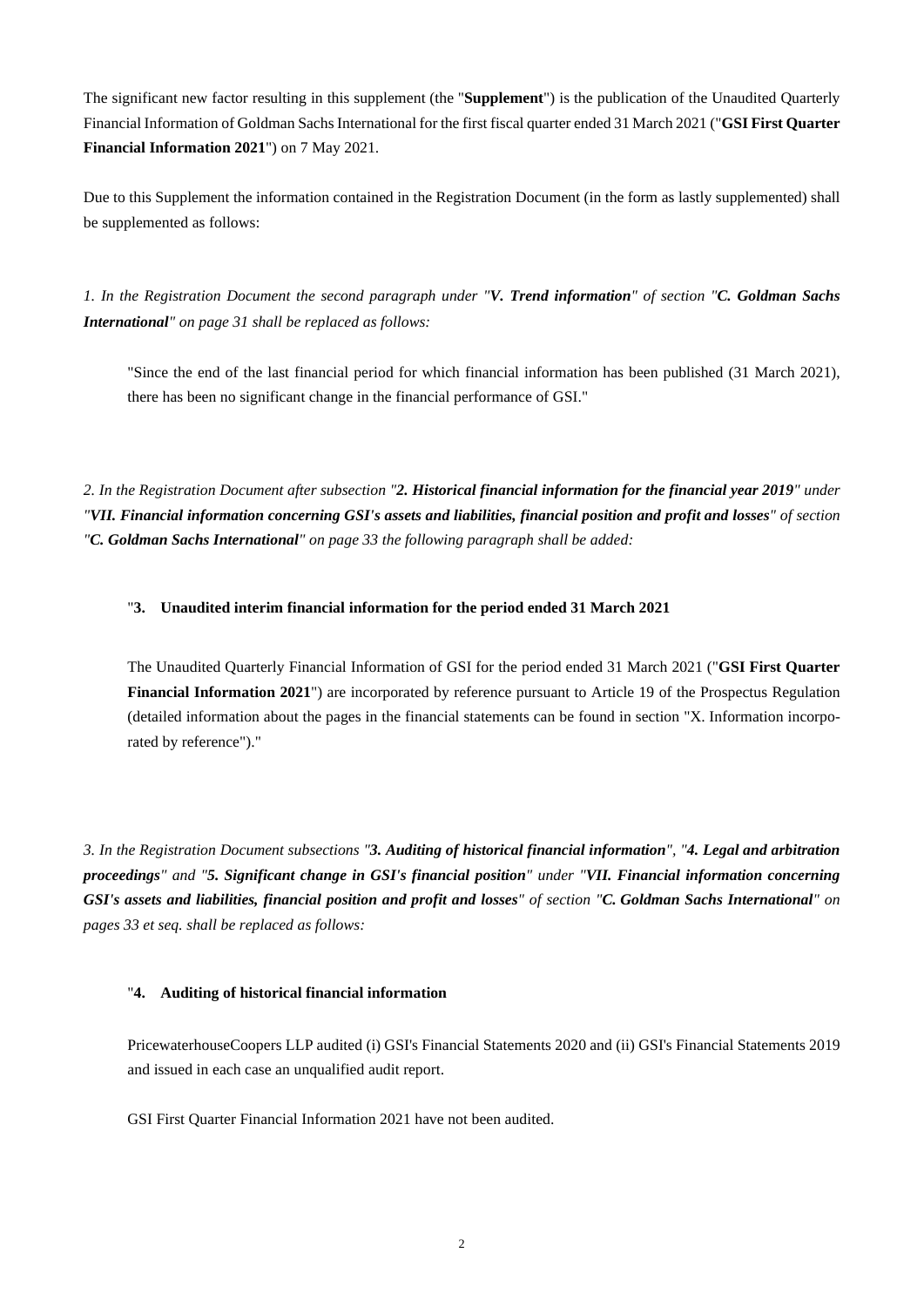#### **5. Legal and arbitration proceedings**

Save as disclosed in (i) "Legal Proceedings" of Note 27 to the Financial Statements (PDF-pages 91 - 93) of GSI's Annual Report 2020 and (ii) "Legal Proceedings" of Note 9 to the Financial Statements (PDF-pages 10 - 11) of GSI's First Quarter Financial Information 2021, there have been no governmental, legal or arbitration proceedings (including any such proceedings which are pending or threatened of which GSI is aware) during the last 12 months before the date of the Registration Document which may have, or have had in the recent past, significant effects on GSI's financial position or profitability.

#### **6. Significant change in GSI's financial position**

There has been no significant change in GSI's financial position since 31 March 2021."

*4. In the Registration Document under "IX. Documents available" of section "C. Goldman Sachs International" on page 36 the following point shall be added at the end of the list in the first paragraph:* 

"- GSI First Quarter Financial Information 2021 [https://www.goldmansachs.com/investor-relations/finan](https://www.goldmansachs.com/investor-relations/financials/subsidiary-financial-info/gsi/2021/03-31-21-financial-information.pdf)[cials/subsidiary-financial-info/gsi/2021/03-31-21-financial-information.pdf."](https://www.goldmansachs.com/investor-relations/financials/subsidiary-financial-info/gsi/2021/03-31-21-financial-information.pdf) 

*5. In the Registration Document in paragraph "1. Documents" of subsection "X. Information Incorporated by reference" of section "C. Goldman Sachs International" on page 37 the following point shall be added at the end of the list:* 

["-](http://-/) GSI First Quarter Financial Information 2021"

"

### *6. In the Registration Document in paragraph "2. Information" of subsection "X. Information Incorporated by reference" of section "C. Goldman Sachs International" on pages 37 et seq. the following rows shall be added at the end of the table:*

| <b>GSI First Quarter Financial Information 2021</b> |               |             |
|-----------------------------------------------------|---------------|-------------|
| Introduction                                        | page 2        | VII.3. / 33 |
| <b>Results of Operations</b>                        | pages $2 - 3$ | VII.3. / 33 |
| <b>Regulatory Matters and Other Developments</b>    | page 4        | VII.3. / 33 |
| Income Statement                                    | page 5        | VII.3. / 33 |
| Statement of Comprehensive Income                   | page 5        | VII.3. / 33 |
| <b>Balance Sheet</b>                                | page 6        | VII.3. / 33 |
| <b>Supplementary Notes</b>                          | pages 7-11    | VII.3. / 33 |
|                                                     |               | VII.5. / 34 |

"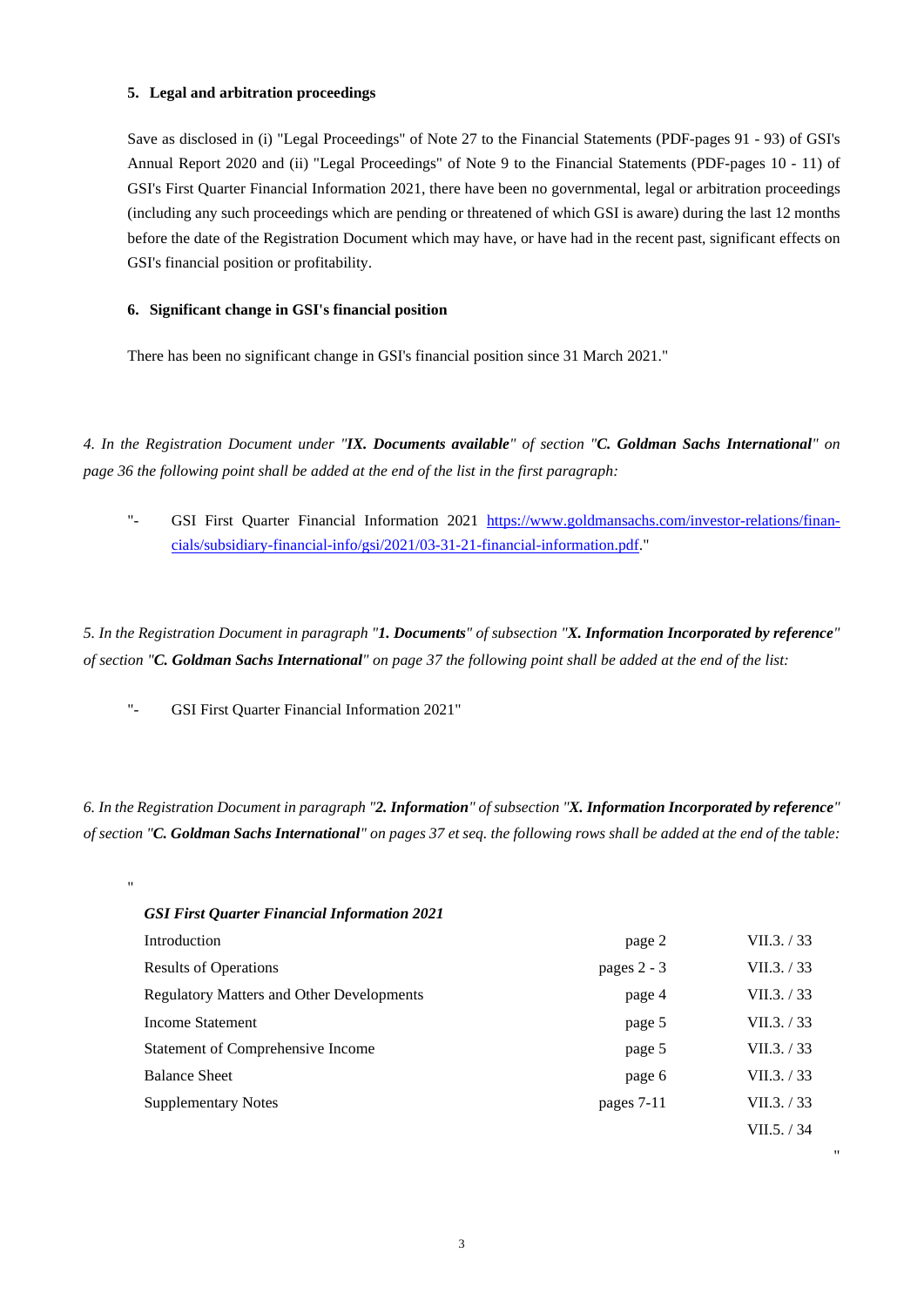*7. In the Registration Document in paragraph "2. Information" of subsection "X. Information Incorporated by reference" of section "C. Goldman Sachs International" on pages 38 et seq. the following paragraph shall be added at the end of the paragraphs below the table:* 

"The GSI First Quarter Financial Information 2021 has been published on the website [https://www.gold](https://www.goldmansachs.com/investor-relations/financials/index.html)[mansachs.com/investor-relations/financials/index.html and can be downloaded under the following link](https://www.goldmansachs.com/investor-relations/financials/index.html)  [https://www.goldmansachs.com/investor-relations/financials/subsidiary-financial-info/gsi/2021/03-31-21-finan](https://www.goldmansachs.com/investor-relations/financials/subsidiary-financial-info/gsi/2021/03-31-21-financial-information.pdf)[cial-information.pdf."](https://www.goldmansachs.com/investor-relations/financials/subsidiary-financial-info/gsi/2021/03-31-21-financial-information.pdf)